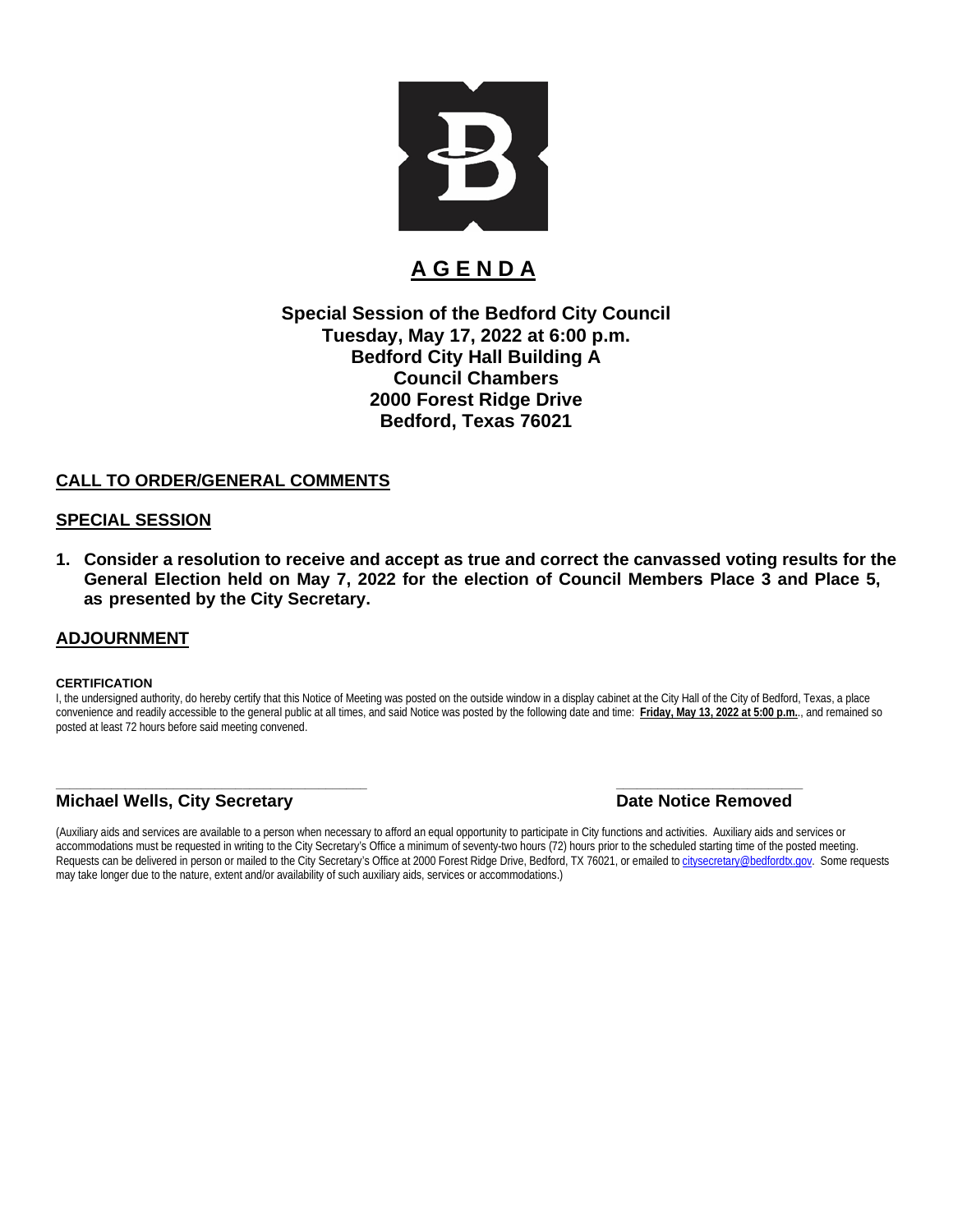# **B** Council Agenda Background

**PRESENTER: Michael Wells, City Secretary DATE: 05/17/22**

**Council Mission Area: Encourage citizen involvement.**

#### **ITEM:**

**Consider a resolution to receive and accept as true and correct the canvassed voting results for the General Election held on May 7, 2022 for the election of Council Members Place 3 and Place 5, as presented by the City Secretary.** 

**City Attorney Review: N/A**

## **SUMMARY:**

**This item is to officially accept the results of the May 7, 2022 election for Place 3 and Place 5 to the City Council, as presented by the City Secretary.** 

### **BACKGROUND:**

**The following is a resolution canvassing the May 7, 2022 General Election results for the Joint Election held by Tarrant County for the City of Bedford. Canvassing of the election results is a formality, necessary in order to proceed with the administration of the Statement of Elected Officer, Oath of Office, and Issuance of Certificates of Election to the elected Council Members. The results are presented as official by Tarrant County Elections to the City of Bedford City Secretary; therefore, the resolution effectively outlines those results for approval.**

#### **RECOMMENDATION:**

**Staff recommends the following motion:**

**Approval of a resolution to receive and accept as true and correct the canvassed voting results for the General Election held on May 7, 2022 for the election of Council Members Place 3 and Place 5, as presented by the City Secretary.** 

| <b>FISCAL IMPACT:</b> | <b>ATTACHMENTS:</b>                                         |
|-----------------------|-------------------------------------------------------------|
| N/A                   | <b>Resolution</b><br><b>Official Tarrant County Returns</b> |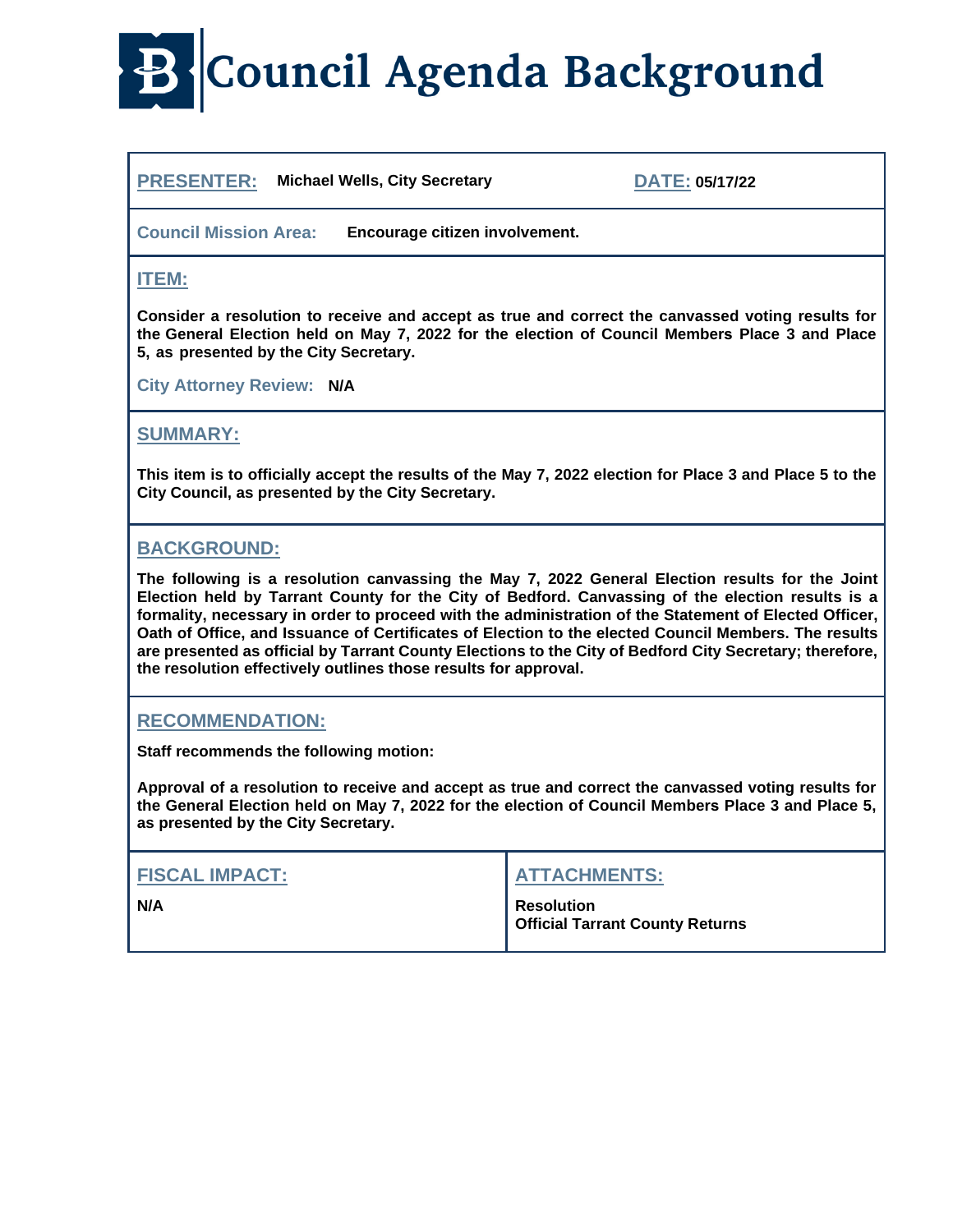#### **RESOLUTION NO. 2022-**

**A RESOLUTION TO RECEIVE AND ACCEPT AS TRUE AND CORRECT THE CANVASSED VOTING RESULTS FOR THE GENERAL ELECTION HELD ON MAY 7, 2022 FOR THE ELECTION OF COUNCIL MEMBERS PLACE 3 AND PLACE 5, AS PRESENTED BY THE CITY SECRETARY.** 

**WHEREAS, the City Council of the City of Bedford, Texas, held a General Election on May 7, 2022 for the purpose of electing two Council Members for the Bedford City Council, Place 3 and Place 5, for a term of three years; and,**

**WHEREAS, a Canvass of the General Election returns was conducted on May 17, 2022; and,** 

**WHEREAS, it was found that the persons herein named received the following votes for said term of office on the Bedford City Council of the City of Bedford, Texas:**

| <b>Council Member, Place 3</b> |       |
|--------------------------------|-------|
| Amy Sabol                      | 2,015 |
| <b>Council Member, Place 5</b> |       |
| <b>Steve Farco</b>             | 1,291 |
| <b>Charles Baetz</b>           | 786   |
| Michael A. Dickens             | 367   |

**NOW, THEREFORE, BE IT RESOLVED BY THE CITY COUNCIL OF THE CITY OF BEDFORD, TEXAS:**

- **SECTION 1. That the findings set forth above are incorporated into the body of this resolution as if fully set forth herein.**
- **SECTION 2. That Amy Sabol is hereby declared to be elected Council Member, Place 3.**
- **SECITON 3. That Steve Farco is hereby declared to be elected Council Member, Place 5.**
- **SECTION 4. That a majority of the residents and qualified electors of the City of Bedford, Texas, voting in a General Election for the purpose of electing Council Members to Place 3 and Place 5, have cast a combined Absentee, Early Voter and Election Day total of 2,632 votes, with 374 absentee voters, 1,514 early voters and 744 Election Day voters.**
- **SECTION 5. That it is hereby declared that the City of Bedford approves and accepts the results of the General Election for Council Members, Place 3 and Place 5 and as set forth in the Election Returns Sheet attached, as determined by the majority vote of the qualified voters of the City of Bedford, Texas.**
- **SECTION 6. That all ordinances and resolutions, or parts thereof, which are in conflict or Inconsistent with any provision of this resolution are hereby repealed to the extent of such conflict, and the provisions of this resolution shall be and remain controlling as to the matters resolved herein.**
- **SECTION 7. That should any court of competent jurisdiction declare any section, subsection, clause or phrase of this resolution unconstitutional or invalid, it is expressly provided that any and all remaining portions of this resolution shall remain in full force and effect. Bedford hereby declares that it would have passed this resolution, and each section, subsection, clauses and phrases be declared unconstitutional or invalid.**
- **SECTION 8. That it is officially found, determined, and declared that the meeting at which this resolution is adopted was open to the public and public notice of the time, place, and subject matter of the public business to be considered at such meeting was given.**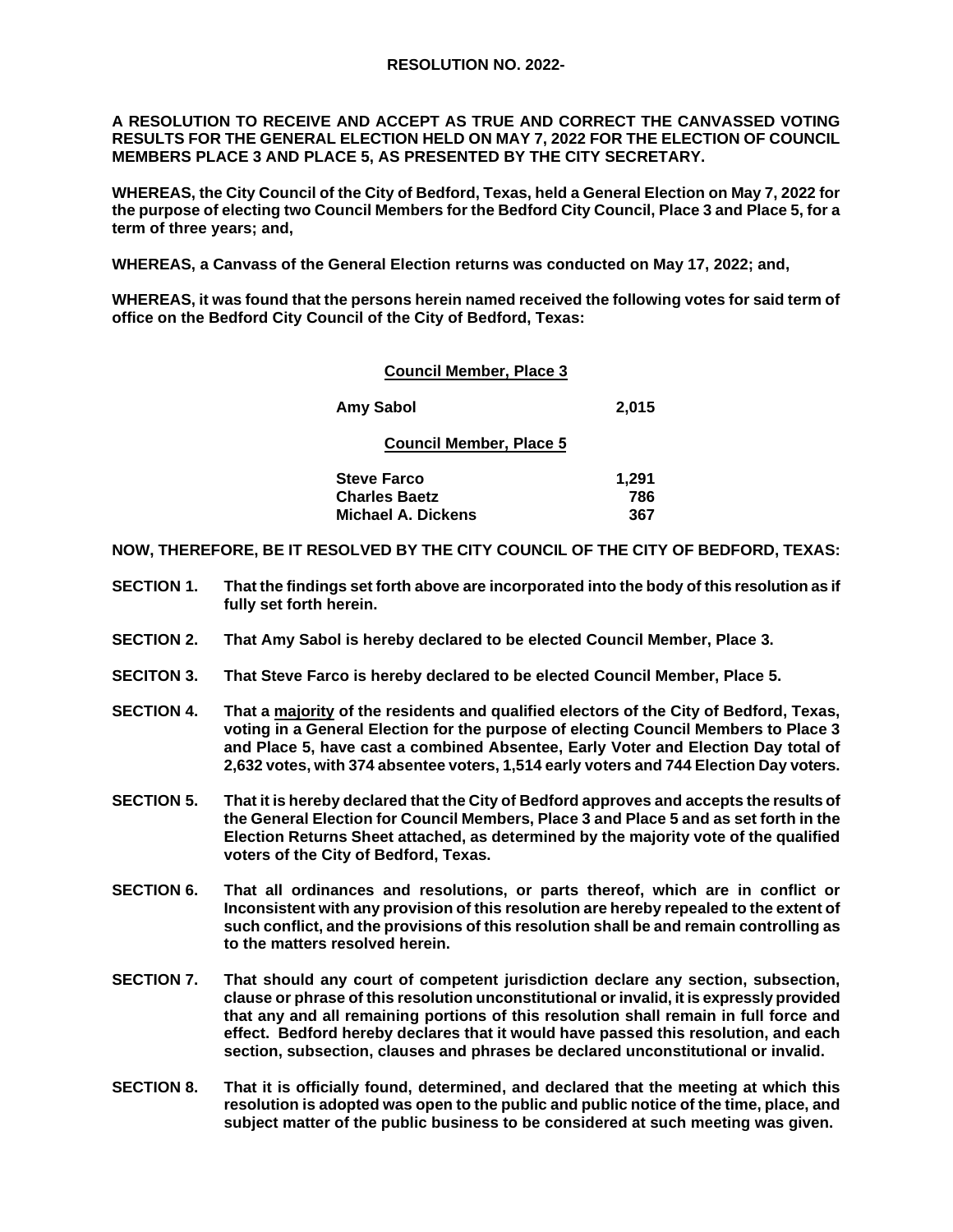- **SECTION 9. That this resolution shall be construed and enforced in accordance with the laws of the State of Texas and the United States of America.**
- **SECTION 10. That this resolution will become effective immediately upon its passage by the City Council of the City of Bedford, Texas.**

**PRESENTED AND PASSED this 17th day of May 2022, by a vote of \_\_\_ayes, \_\_\_nays and \_\_\_ abstentions, at a special meeting of the City Council of the City of Bedford, Texas.**

 **\_\_\_\_\_\_\_\_\_\_\_\_\_\_\_\_\_\_\_\_\_\_\_\_\_\_\_\_\_\_ Michael Boyter, Mayor** 

**ATTEST:**

**Michael Wells, City Secretary**